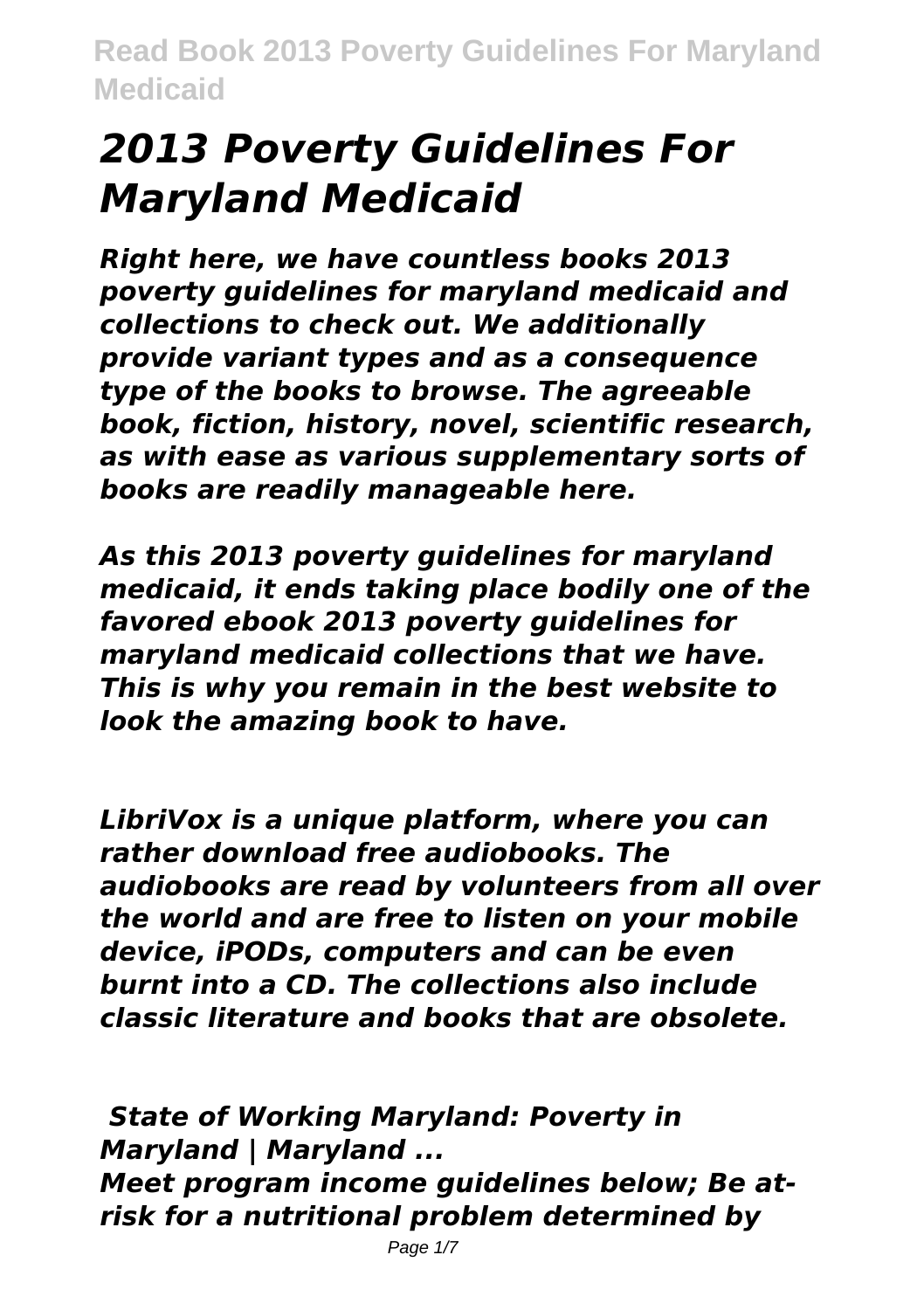*WIC staff during your certification; Income Eligibility Guidelines for Maryland WIC Program Benefits. Effective April 1, 2014; 185% of 2013 Federal Poverty Income Guidelines*

#### *Maryland Economy - Income*

*Maryland's food supplement program defines low-income eligibility differently. To qualify for the Maryland Department of Human Resources' Food Supplement Program, a household must have gross earnings below 130 percent of the federal poverty level, or \$1,127 for a oneperson household or \$2,297 for a four-member household, as of 2011.*

## *Eligibility Guidelines | Prince George's County, MD*

*or is a part of a household that is below the federal minimum poverty level and likely to remain there for the foreseeable future. Current HHS Poverty Guidelines Persons in Family 48 Contiguous States and D.C. Alaska Hawaii 1 \$12,940.00 \$15,600.00 \$14,380.00 2 \$16,190.00 \$21,130.00 \$19,460.00 3 \$2,3130.00 \$26,660.00 \$24,540.00*

## *2013 Poverty Guidelines | ASPE*

*2013 FEDERAL POVERTY GUIDELINES Federal Poverty Guidelines: "2013 Poverty Guidelines for the 48 Contiguous States and the District of Columbia" as published in the Federal Register of January 24, 2013, Volume 78, Number 16, on pages 5182 - 5183. For family units over 8, add \$5025 per year or \$419 per month for each* Page 2/7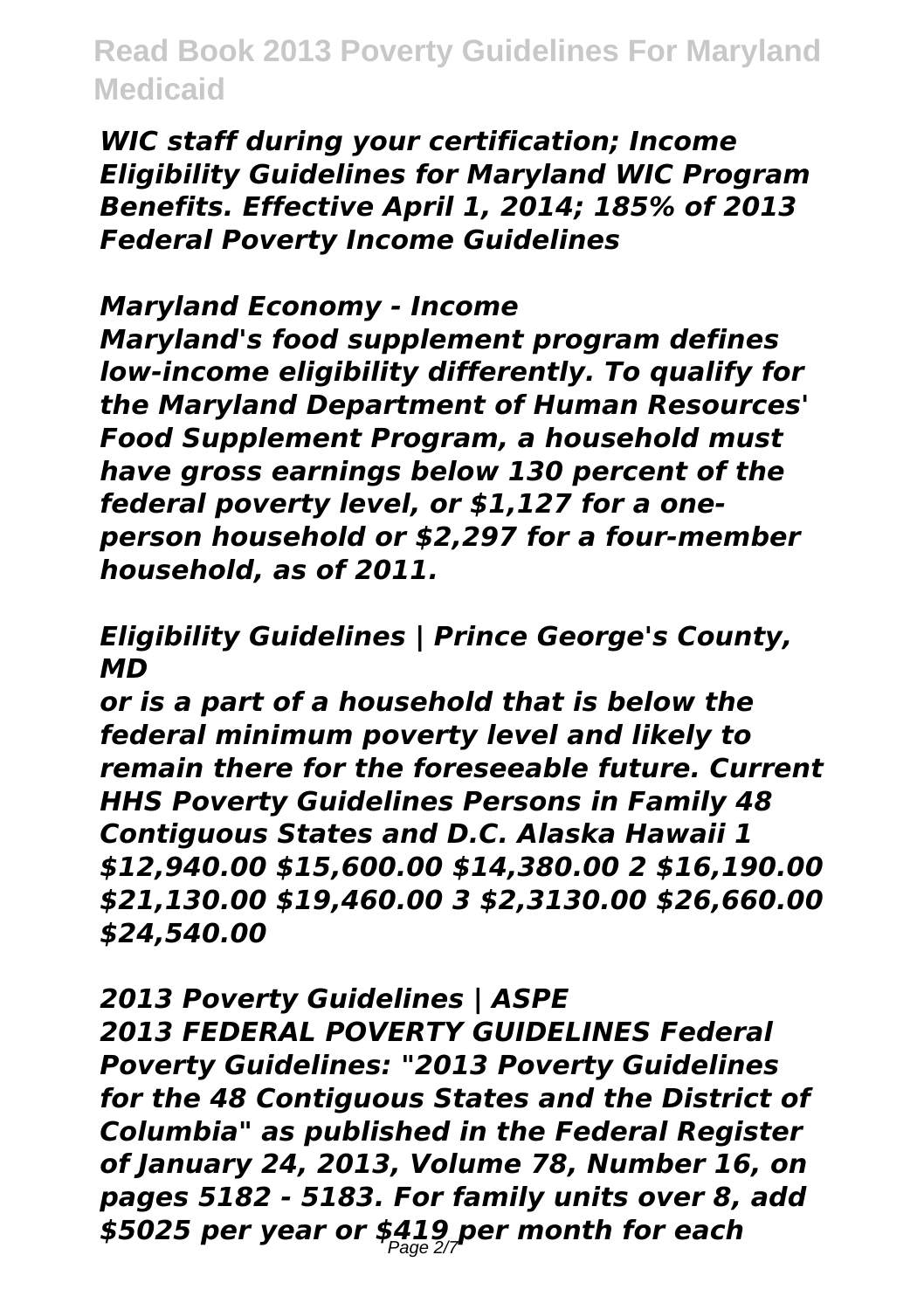## *additional member. ANNUAL MONTHLY*

*2013 Poverty Guidelines | US Immigration Lawyer, Law ...*

*Nationally, suburban poverty increased twice as quickly as poverty in cities between 2000 and 2013. In Maryland, Baltimore City still has the highest percentage of poverty, but western and southern counties are quickly catching up. For example, Somerset County has the highest rural poverty rate at 23 percent. ... 2014 Poverty Guidelines, http ...*

*Poverty Level Credit - Maryland Taxes These are 30% Income Limits, calculated with high and low housing cost adjustments, state non-metropolitan minimum but without the increases for poverty guidelines in the Section 8 Extremely Low Family Incomes. Tables for HUD 30% Income Limits (in pdf) Tables for HUD 30% Income Limits (in EXCEL)*

*What Is Low Income in Maryland? | Sapling.com Re: Federal Poverty Guidelines, 2013 by Annual Household Income and Family Size Attached is a table of the Federal HHS Poverty Guidelines (FPG) for 2013 as determined by size of a family. Provided in the table are the FPG (i.e., 100%) and the amounts at 115%, 150%, 200%, and 250% ABOVE the FPG.*

*Income Guidelines - Maryland Legal Aid POVERTY RATES The U.S. Census Bureau defines poverty, using thresholds that establish* Page 3/7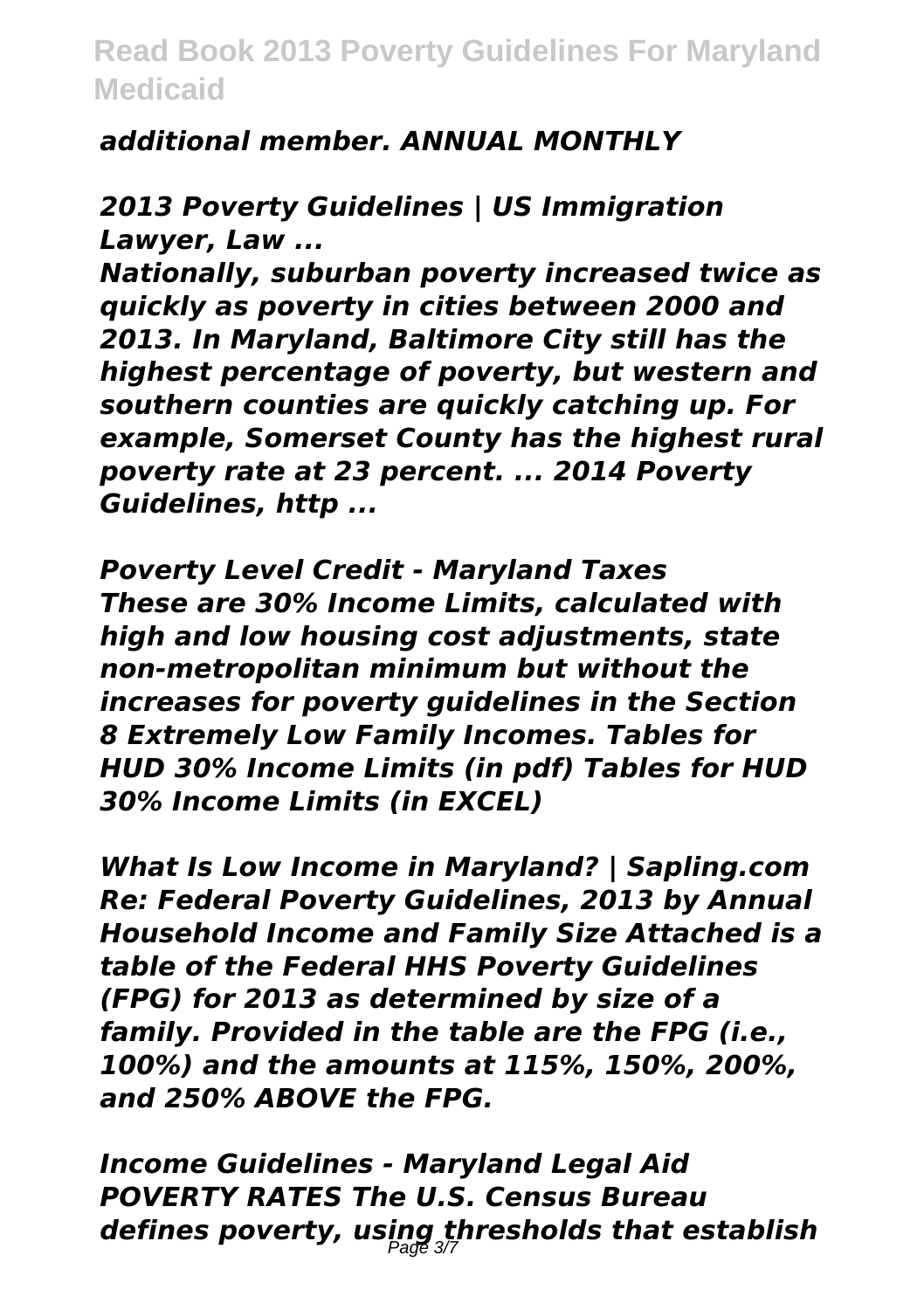*an average minimal-dollar value equal to an accepted standard of living. People whose income falls below the appropriate threshold value are defined as "living in poverty". For all states, these thresholds are used.*

*Somerset County, MD | Data USA Client Income Eligibility Standards updated for 2013. January 31, 2013. Each year, LSC publishes Appendix A to 45 CFR Part 1611, which provides client income-eligibility standards based on the Department of Health and Human Services' (DHHS) most recent federal poverty guidelines. On January 24, 2013, DHHS released the 2013 federal poverty ...*

*Annual Update of the HHS Poverty Guidelines, 5182-5183 ...*

*2013'Federal'Poverty'Level'Guidelines (All'states'and'DC'except'Alaska'and'Hawaii) Monthly'Guidelines Annual'Guidelines. Title: 2013 Federal Poverty Guidelines.xls Author: T. Mancini Created Date:*

*Client Income Eligibility Standards updated for 2013 | LSC ...*

*Poverty Level Credit: ... on your Maryland income tax return. Generally, if your Maryland state tax exceeds 50% of your federal earned income credit and your earned income and federal adjusted gross income are below the poverty income guidelines from the worksheet, you may claim a credit of 5% of your earned*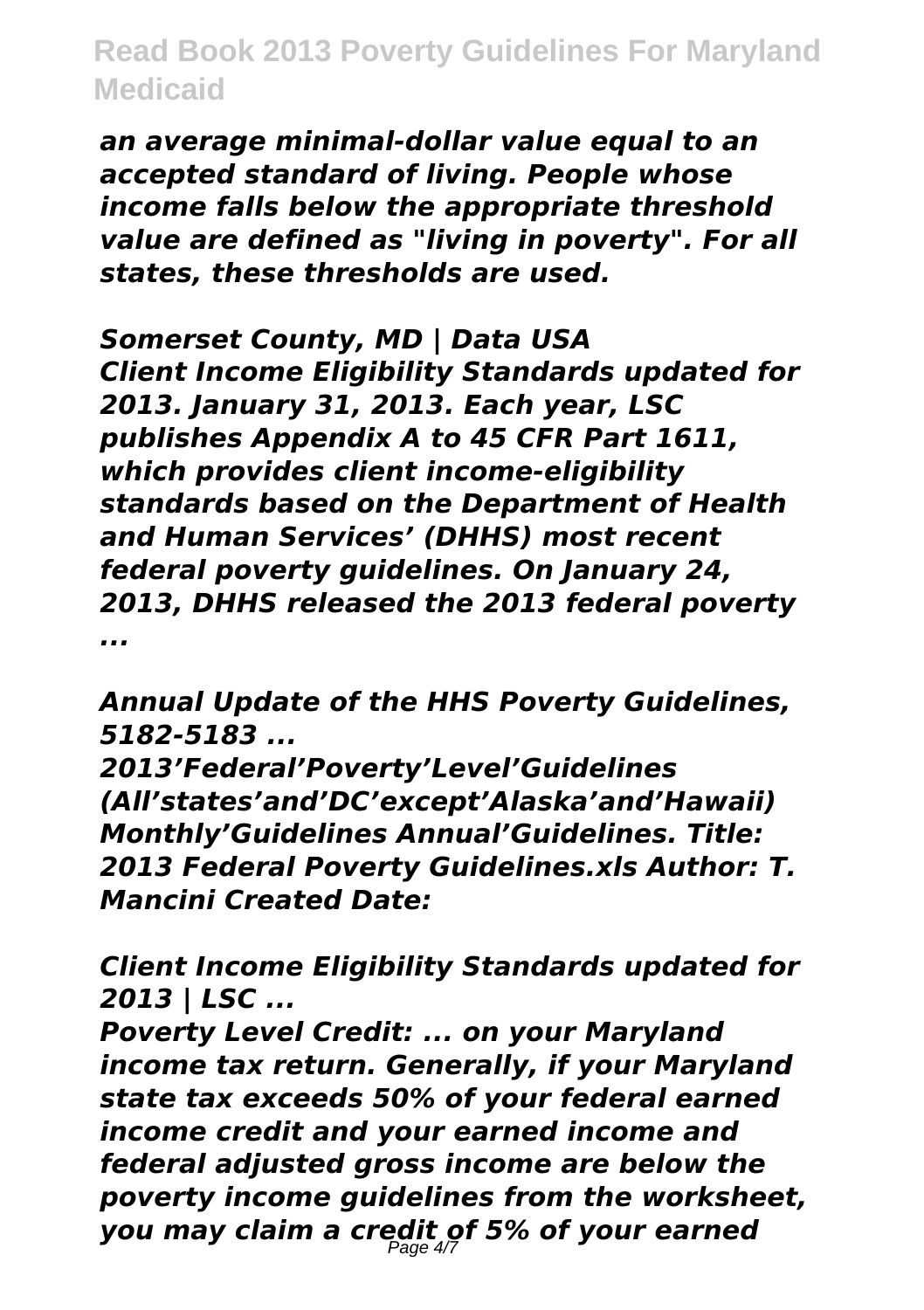## *income. ...*

*Federal Poverty Guidelines | The Maryland People's Law Library Maryland Workforce Investment Act (WIA) Grant Recipients and Subrecipients attached charts, either the 2013 Poverty Guidelines or the 2013 LLSIL - 70.*

*2013 FEDERAL POVERTY GUIDELINES (FPG) For example, a state program might only provide a certain service to people whose annual household income is less than 200% of the federal poverty guidelines. To see if you qualify for such a program, choose the amount next to the number of people in your household, and multiply it by 2. 2018 Poverty Guidelines that Apply in Maryland*

*Current HHS Poverty Guidelines - Maryland Department of ...*

*Maryland Legal Aid's services are free for financially eligible individuals which is based on income and assets available to the household. Household income must be below 125% of the federal poverty income guidelines. Review the guidelines below to determine if you qualify. 2019 LSC Income Guidelines 125% of the Federal Poverty Income Guidelines Family Size Weekly Income Bi-weekly Income ...*

*phpa.health.maryland.gov (Note that these 2013 guidelines are roughly equal to the poverty thresholds for calendar* Page 5/7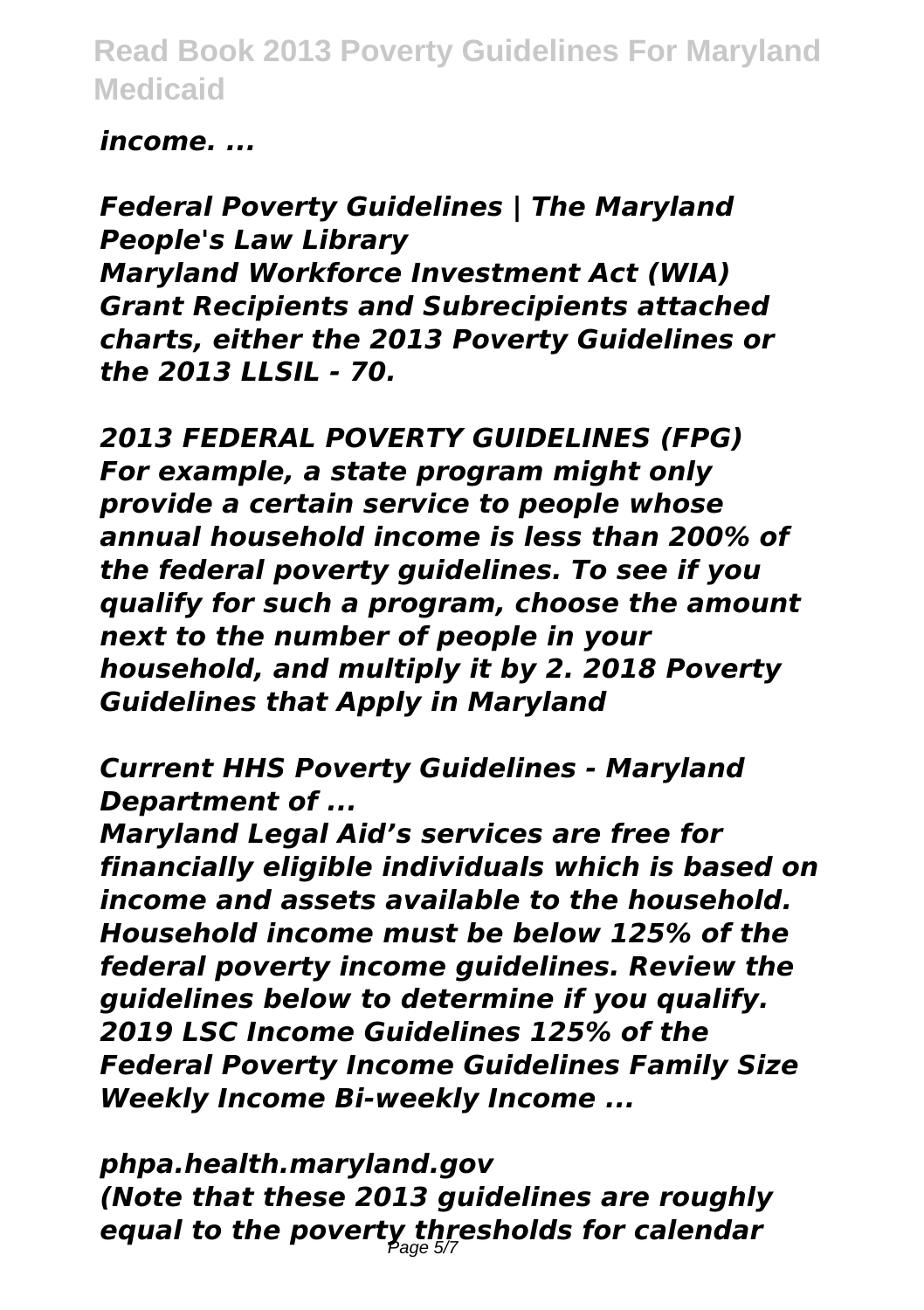*year 2012 which the Census Bureau expects to publish in final form in September 2013.) The poverty guidelines continue to be derived from the Census Bureau's current official poverty thresholds; they are not derived from the Census Bureau's new ...*

## *aa45cf-2013 Poverty Guidelines For Maryland Medicaid*

*The poverty guidelines are used as an eligibility criterion by the Community Services Block Grant program and a number of other Federal programs. The poverty guidelines issued here are a simplified version of the poverty thresholds that the Census Bureau uses to prepare its estimates of the number of individuals and families in poverty.*

*Annual Update of the HHS Poverty Guidelines - Federal Register*

*In 2017, Somerset County, MD had a population of 25.8k people with a median age of 37 and a median household income of \$39,239. Between 2016 and 2017 the population of Somerset County, MD declined from 25,899 to 25,801, a -0.378% decrease and its median household income grew from \$35,886 to \$39,239, a 9.34% increase.*

*Poverty guidelines 2013 maryland - BitBin 2013 Poverty Guidelines For Maryland Medicaid document other than just manuals as we also make available many user guides, specifications documents, promotional details, setup* Page 6/7